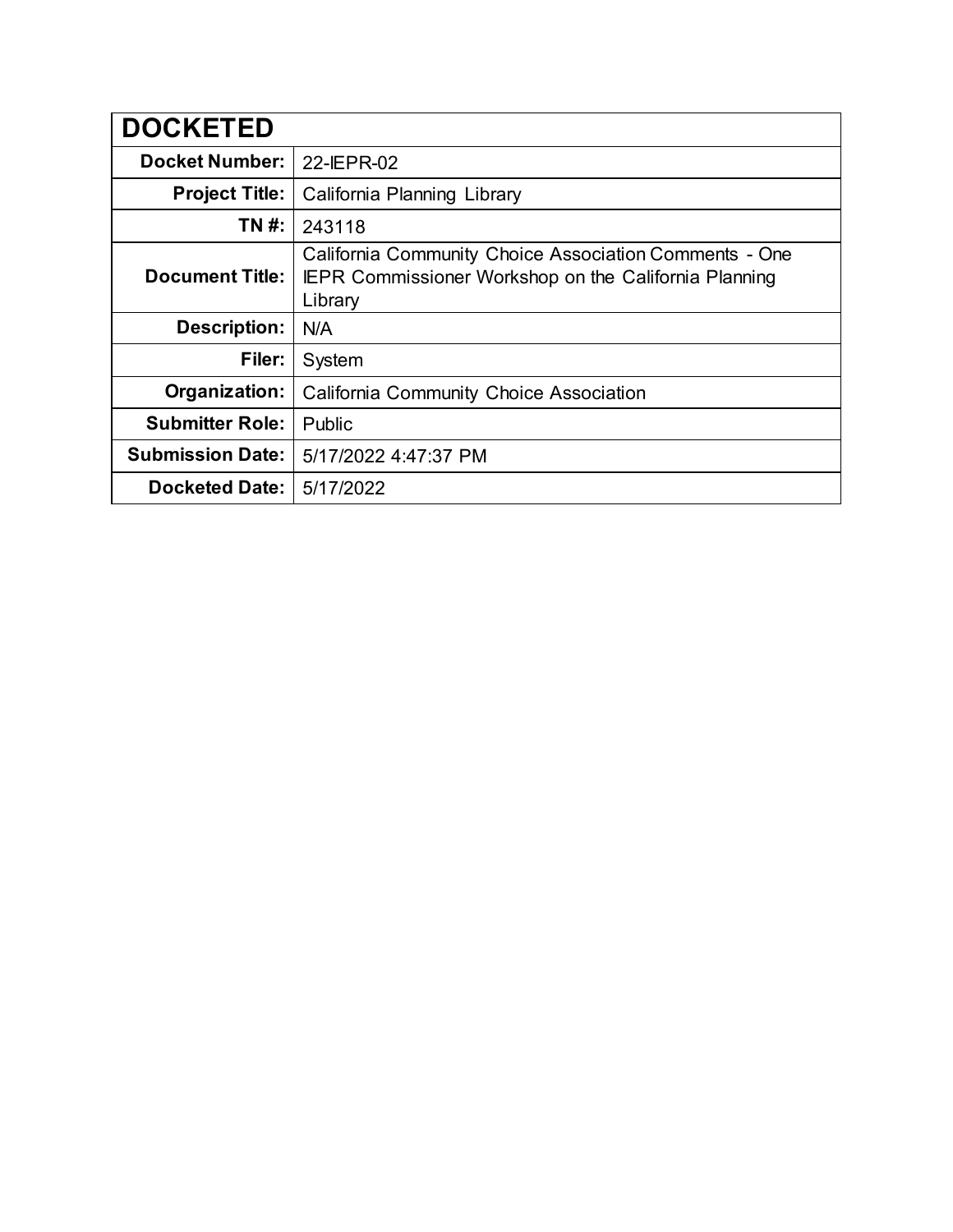Comment Received From: California Community Choice Association Submitted On: 5/17/2022 Docket Number: 22-IEPR-02

# One IEPR Commissioner Workshop on the California Planning Library

Additional submitted attachment is included below.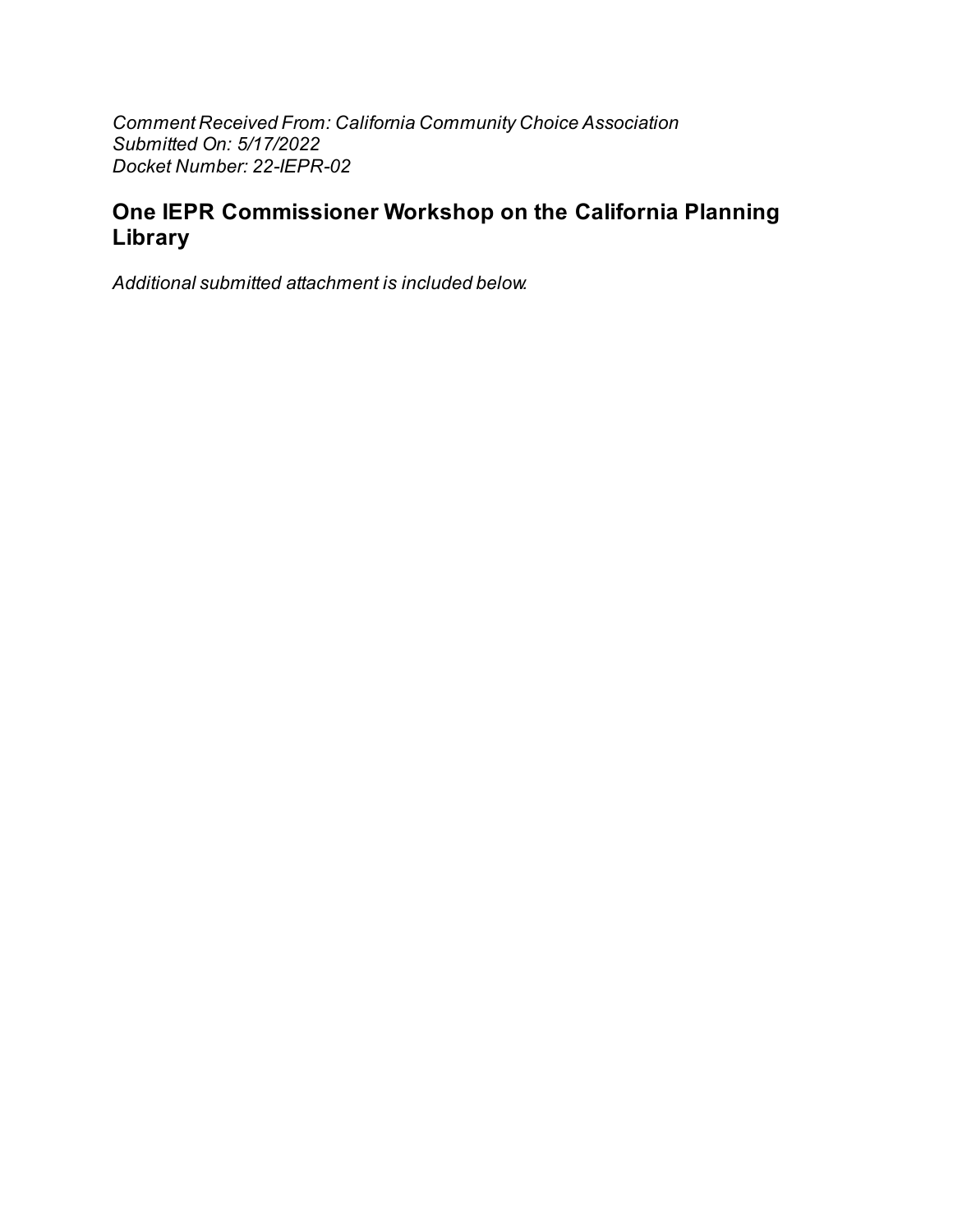

#### **CALIFORNIA COMMUNITY CHOICE ASSOCIATION'S COMMENTS ON THE IEPR COMMISSIONER WORKSHOP ON THE CALIFORNIA PLANNING LIBRARY April 27, 2022**

# **Docket 22-IEPR-02 California Planning Library**

The California Community Choice Association  $(CaCCCA)^1$  $(CaCCCA)^1$  submits these comments as a

follow-up to the *IEPR Commissioner Workshop on the California Planning Library* (the

"Workshop"), conducted on April 27, 2022. CalCCA was one of the panelists at the Workshop,

where it gave a high-level description of its requests.<sup>[2](#page-2-1)</sup> The purpose of these comments is to give

additional detail, context, and justifications for the requests CalCCA made at the workshop.

## **I. THE CALIFORNIA ENERGY COMMISSION (COMMISSION) SHOULD CREATE A SINGLE LOCATION TO ACCESS IMPORTANT DATA, ORGANIZED BY SUBJECT RATHER THAN REGULATORY PROCEEDING**

The current Integrated Energy Policy Report (IEPR) process produces invaluable data for

all stakeholders in the electric system planning process; including hourly electric load forecasts,<sup>[3](#page-2-2)</sup>

utility resource plans,<sup>[4](#page-2-3)</sup> and a forecast of natural gas prices.<sup>[5](#page-2-4)</sup> However, these data are currently

organized by proceeding docket, and can be difficult to find if a stakeholder is not doing the time-

<span id="page-2-0"></span><sup>&</sup>lt;sup>1</sup> California Community Choice Association represents the interests of 23 community choice electricity providers in California: Apple Valley Choice Energy, Central Coast Community Energy, Clean Energy Alliance, Clean Power Alliance, CleanPowerSF, Desert Community Energy, East Bay Community Energy, Lancaster Choice Energy, Marin Clean Energy, Orange County Power Authority, Peninsula Clean Energy, Pico Rivera Innovative Municipal Energy, Pioneer Community Energy, Pomona Choice Energy, Rancho Mirage Energy Authority, Redwood Coast Energy Authority, San Diego Community Power, San Jacinto Power, San José Clean Energy, Santa Barbara Clean Energy, Silicon Valley Clean Energy, Sonoma Clean Power, and Valley Clean Energy. 2 Located at :

<span id="page-2-1"></span><https://efiling.energy.ca.gov/GetDocument.aspx?tn=242816&DocumentContentId=76380>3

<span id="page-2-2"></span>Located at: https://efiling.energy.ca.gov/Lists/DocketLog.aspx?docketnumber=21-IEPR-03<br>
Located at: https://efiling.energy.ca.gov/Lists/DocketLog.aspx?docketnumber=21-IEPP\_02

<span id="page-2-3"></span><sup>&</sup>lt;sup>4</sup><br>Located at: https://efiling.energy.ca.gov/Lists/DocketLog.aspx?docketnumber=21-IEPR-02<br>Located at

<span id="page-2-4"></span><https://efiling.energy.ca.gov/GetDocument.aspx?tn=239648&DocumentContentId=73062>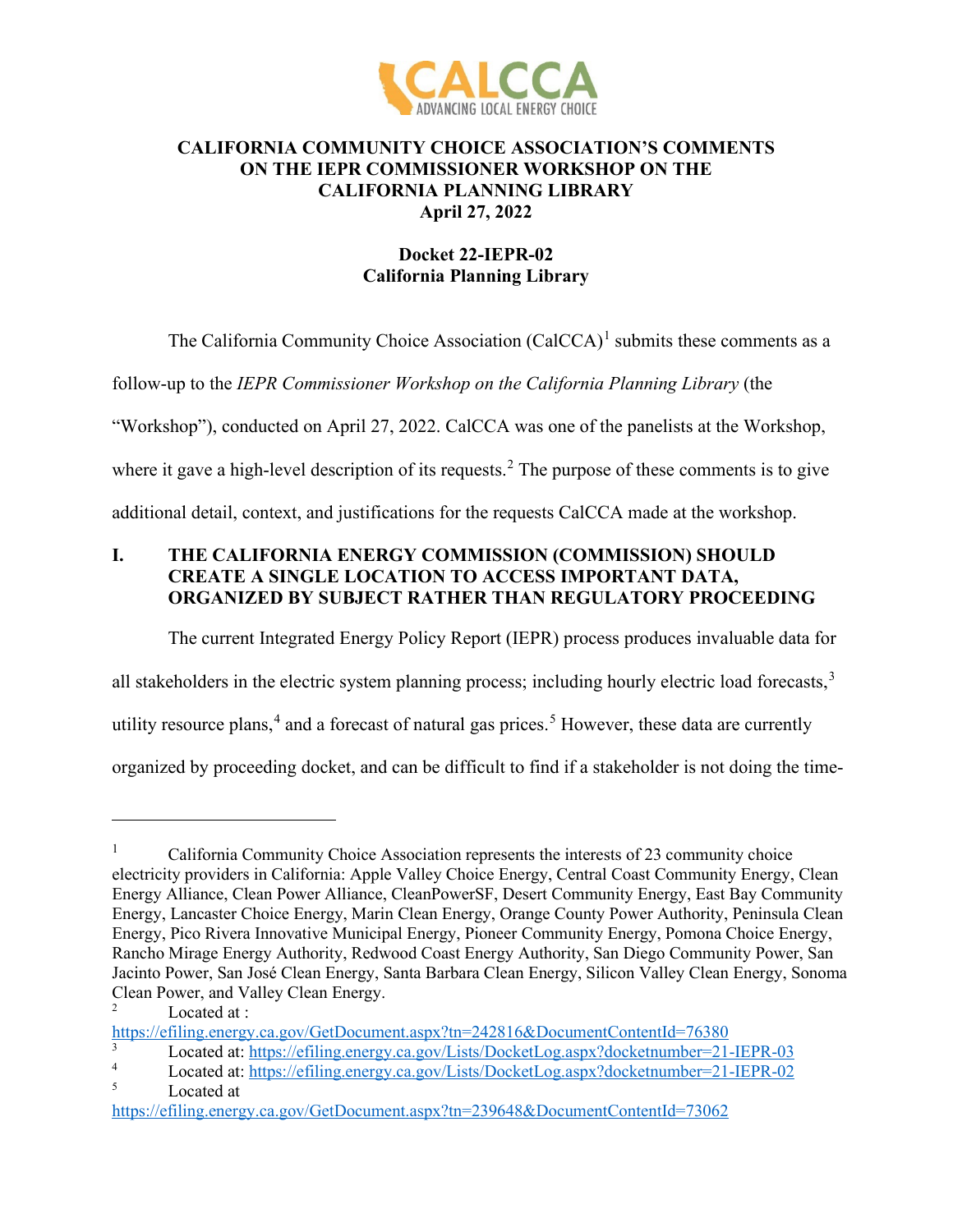consuming work of actively monitoring those proceedings. Therefore, the Commission should create a single location that stakeholders can use to access the data, organized first by subject, then by specific item, and then by regulatory proceeding. This approach also minimizes regulatory burden, as it merely asks the Commission to compile and maintain a list of existing links to data. An example follows below.

| <b>Subject</b>  | <b>Specific Item</b> | <b>Proceeding</b> | Link                                         |
|-----------------|----------------------|-------------------|----------------------------------------------|
| Electric Load   | Hourly load forecast | 21-IEPR-03        | https://efiling.energy.ca.gov/GetDocument.as |
| Forecast        | to 2030              |                   | $px?tn=241174&DocumentContentId=75019$       |
| Electric Supply | LSE supply plans     | 21-IEPR-02        | https://efiling.energy.ca.gov/GetDocument.as |
| Plans           | $(Form S-2)$         |                   | px?tn=239865&DocumentContentId=73307         |
| Natural Gas     | 2021 <b>IEPR</b>     | 21-IEPR-05        | https://efiling.energy.ca.gov/GetDocument.as |
| Price Forecast  | preliminary burner-  |                   | px?tn=239648&DocumentContentId=73062         |
|                 | tip model            |                   |                                              |

In addition to the specific data items shown above, a table such as this could be accompanied by "release notes" that give a short description of the reasons for substantial changes in forecasts from version to version (for example, anomalous weather or an unforeseen decrease in economic output).

## **II. THE COMMISSION SHOULD PROVIDE DATA AND METHODOLOGY FOR THE "BUILDUP" PROCESS BY WHICH IT CONVERTS LOAD-SERVING ENTITY (LSE) -SUBMITTED ANNUAL LOAD MODIFIERS (SUCH AS BEHIND-THE-METER (BTM) RESOURCES, ENERGY EFFICIENCY, AND ELECTRIC VEHICLE (EV) CHARGING) QUANTITIES INTO HOURLY PROFILES IN THE IEPR LOAD FORECAST**

As part of the IEPR process, LSEs submit estimated *annual* impacts of demand modifiers

such as behind-the-meter photovoltaic solar (BTMPV), behind-the-meter battery storage, energy

efficiency, EVs, demand response, and building electrification.<sup>[6](#page-3-0)</sup> The Commission then aggregates

and analyzes this information to convert these annual impacts into its hourly California Energy

<span id="page-3-0"></span><sup>6</sup> This information is contained in IEPR Form 3. The 2021 IEPR forms are located at: <https://efiling.energy.ca.gov/GetDocument.aspx?tn=237369&DocumentContentId=70555>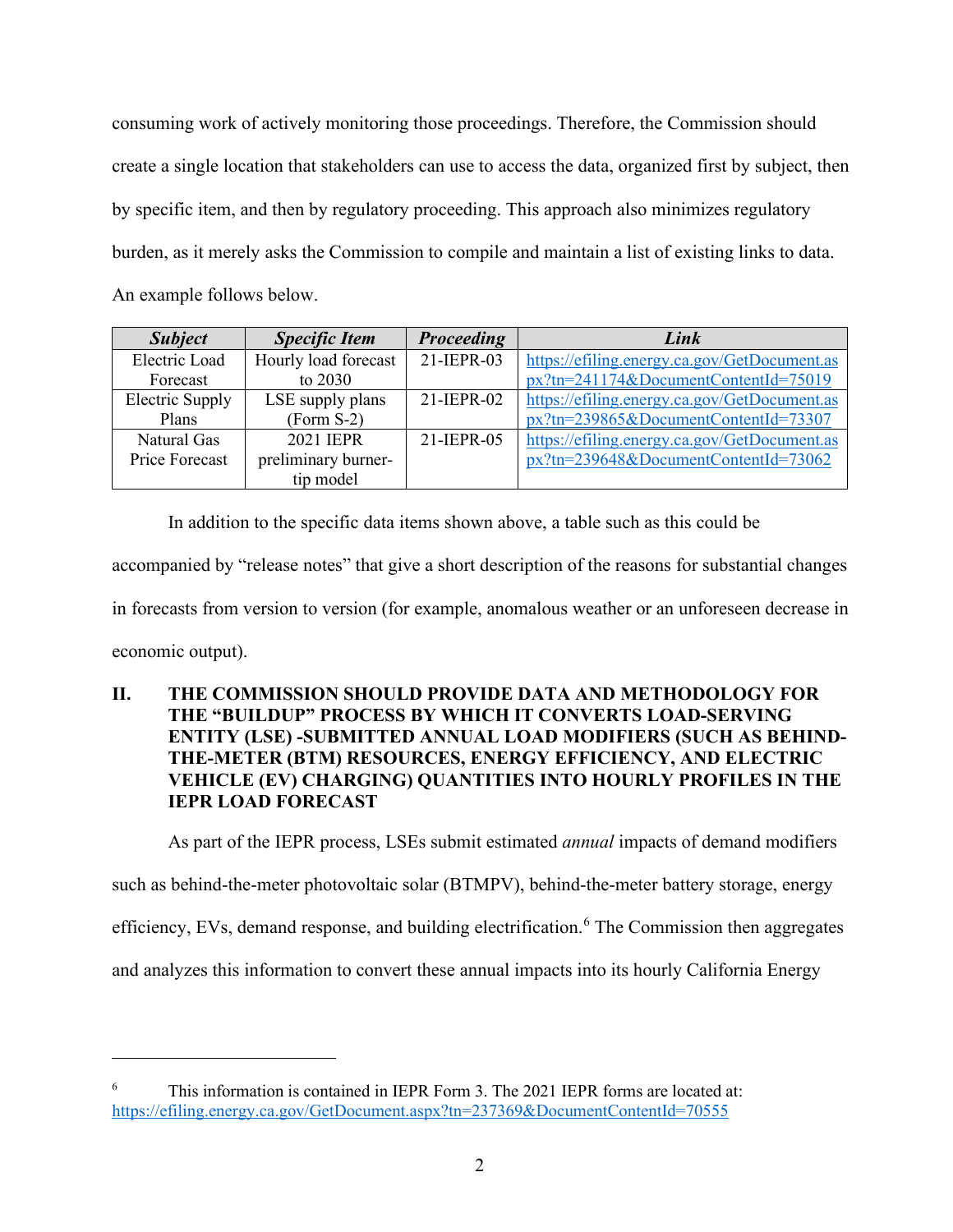Demand forecasts of the production of these resources.<sup>[7](#page-4-0)</sup> Presumably, the Commission uses an assumed hourly shape for the dispatch of these resources, but currently stakeholders have little visibility into what these shapes are and how they were developed. LSEs would find these shapes immensely useful for their resource plans and performing grid reliability modeling. Thus, the Commission should make them public at the most granular level possible under confidentiality rules.

### **III. THE COMMISSION SHOULD PROVIDE NARRATIVE DESCRIPTION, DATA ANALYSIS CODE, AND UNDERLYING DATA SHOWING THE BUILDUP OF ITS LOAD FORECAST**

Currently, the Commission develops its hourly load forecasts using a combination of input data on weather, population growth, economic growth, and assumptions on penetrations of BTM resources. While some of the details of these processes are publicly available,  $^8$  $^8$  all stakeholders would benefit from increased visibility into the process by which this input data is converted to a forecast. CalCCA requests that the Commission make at least the list below public, so that stakeholders can benefit from the substantial work that the Commission has already completed:

- Historical and forecast data on weather, including:
	- o Heating Degree Days
	- o Cooling Degree Days
	- o outdoor air temperature
	- o dew point
	- o precipitation
	- windspeed
	- o wind direction
	- o total sky cover
	- o mean sea level pressure

<span id="page-4-0"></span><sup>7</sup> Hourly forecasts are located at:

<https://efiling.energy.ca.gov/Lists/DocketLog.aspx?docketnumber=21-IEPR-03>

<span id="page-4-1"></span><sup>8</sup> "Hourly Load Model" presentation from December 2, 2019. Located at <https://efiling.energy.ca.gov/GetDocument.aspx?tn=230924&DocumentContentId=62563>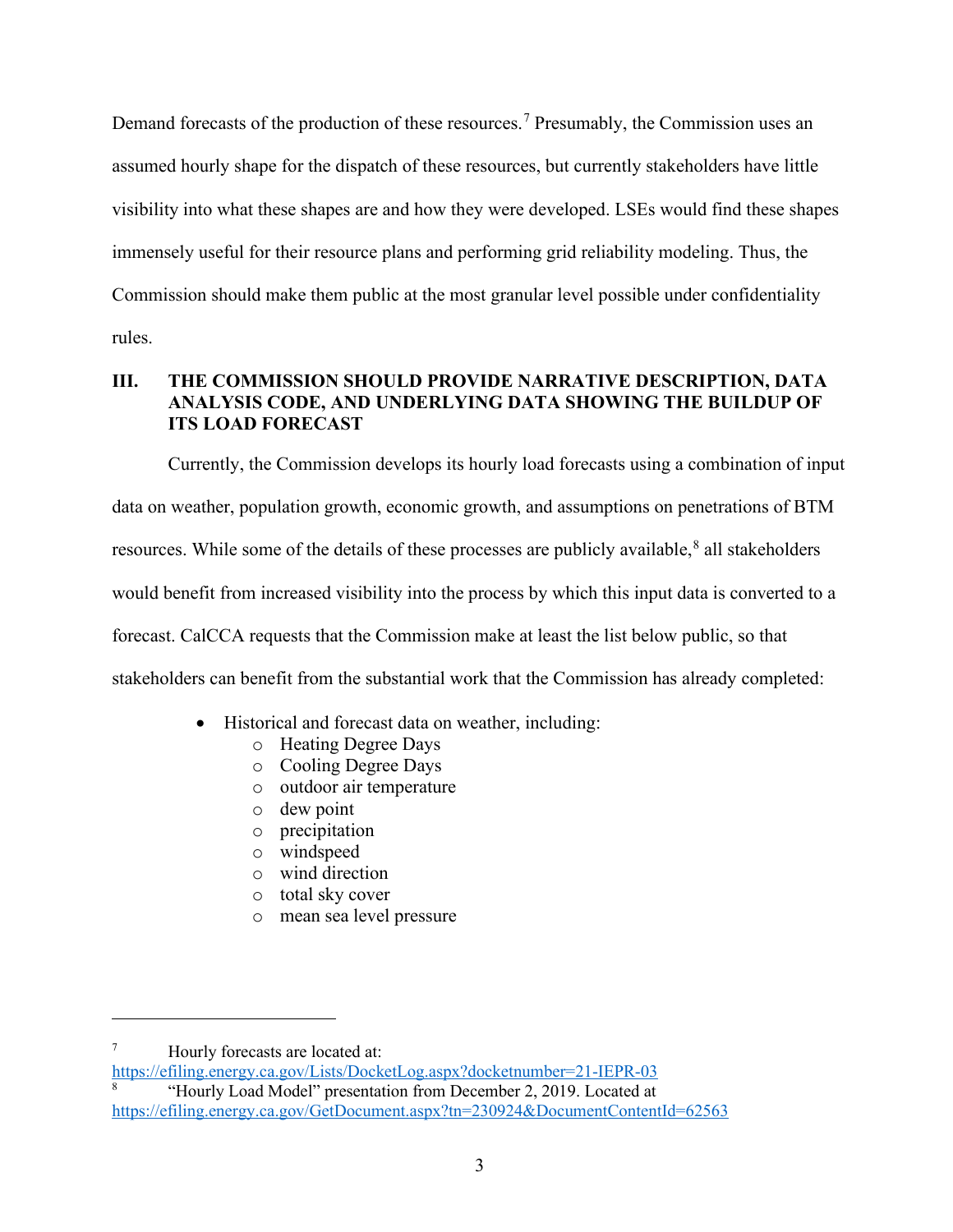- The individual simulated hourly load ratios associated with each year of weather data that the Commission uses to calculate its 1-in-2, 1-in-10, and 1-in-30 scenarios.<sup>[9](#page-5-0)</sup>
- Population growth estimates.
- Economic growth estimates.
- Other input data, analysis code, and outputs used in the Hourly Load Model process, to the extent it is based on public information.

There are two main benefits to releasing data such as these. First, a shared understanding of

the effects of weather on load is invaluable for stakeholders to help perform electric system

planning given climate change, which is a stated goal of all California regulatory agencies.<sup>[10](#page-5-1)</sup> For

example, it could help inform LSEs' own estimates of their load if they understood how weather-

related load spikes are increasing over time. Second, it is especially important as processes such as

Integrated Resource Planning extend the planning horizon out to 2035, which intensifies the

effects of climate change. $11$ 

# **IV. THE COMMISSION SHOULD PUBLICLY POST ITS PLEXOS MODEL TO ALLOW ALL STAKEHOLDERS TO VALIDATE THE RESULTS OF THEIR OWN MODELING AND ENSURE CONSISTENCY IN INPUTS AND ASSUMPTIONS**

The Commission performs crucial analysis of system reliability with its PLEXOS modeling

in the California Reliability Outlook,  $12$  in which it runs the PLEXOS model to evaluate reliability

<span id="page-5-0"></span><sup>9</sup>  $^{9}$  Hourly Load Model at 5.<br> $^{10}$  Einel 2021 Integrated Eng

<span id="page-5-1"></span><sup>10</sup> Final 2021 Integrated Energy Policy Report Volume II Ensuring Reliability in a Changing Climate. "The CEC should invest in applied research that supports integration of climate considerations into electric planning, operations, and technology investment. This integration includes improving characterization of the climate conditions under which the grid must reliably operate now and in the future, improving supply and demand forecasting over a range of timescales, and improving situational awareness and forecasting of wildfire-related risks to grid operations." Located at:

<span id="page-5-2"></span>https://efiling.energy.ca.gov/GetDocument.aspx?tn=241358, at 87.<br><sup>11</sup> *Administrative Law Judge's Ruling Establishing Process For Finalizing Load Forecasts And Greenhouse Gas Emissions Benchmarks For 2022 Integrated Resource Plan Filings* at 1. Located at: <https://docs.cpuc.ca.gov/SearchRes.aspx?docformat=ALL&docid=469615281>

<span id="page-5-3"></span><sup>12</sup> California Energy Commission Staff Report: Midterm Reliability Analysis at A-2. Located at: <https://www.energy.ca.gov/sites/default/files/2021-09/CEC-200-2021-009.pdf>